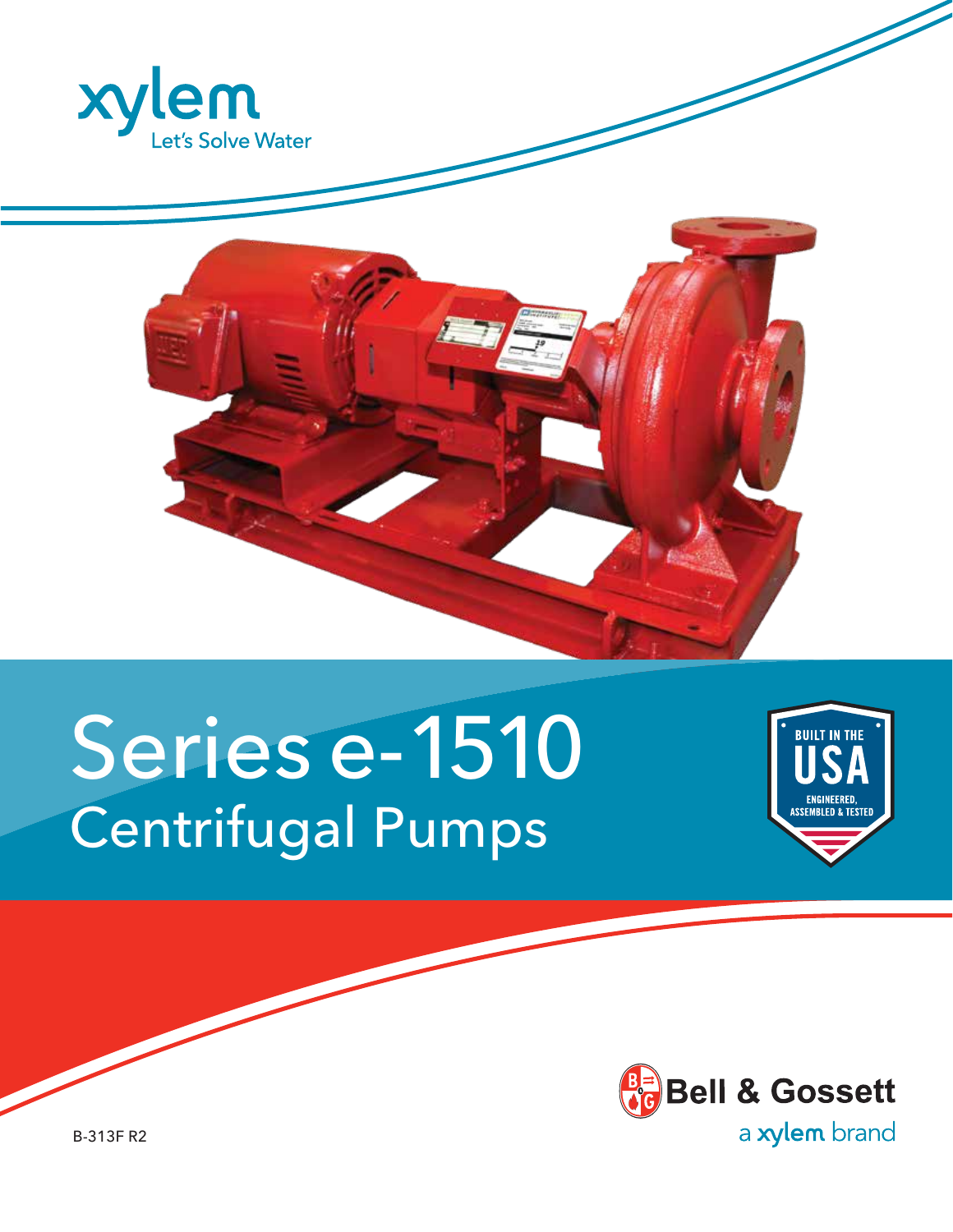### Series e-1510 End Suction Pump System

The Series e-1510 provides the highest overall efficiency in the end-suction market for HVAC and plumbing applications. With the largest Efficiency Island compared to other similar pumps, the e-1510 reduces electricity consumption, improves overall system performance and lowers life cycle costs.

The extensive efficiency profile enables users to maintain significantly higher levels of efficiency over a much wider range of operating conditions. The Series e-1510's dramatic improvement in efficiency is the result of cutting edge computational fluid dynamics (CFD) design technology, extensive hydraulic engineering expertise, and Xylem's comprehensive knowledge of HVAC and plumbing applications. The Bell & Gossett Series e-1510 is available in 26 sizes and a variety of configuration options that enables customization and flexibility to fit a broad range of operating conditions.

#### **Applications**

- Chilled Water
- Commercial HVAC
- Hydronic Heating and Cooling Systems
- Cooling Towers and Industrial Uses



**Series e-1510 installation**

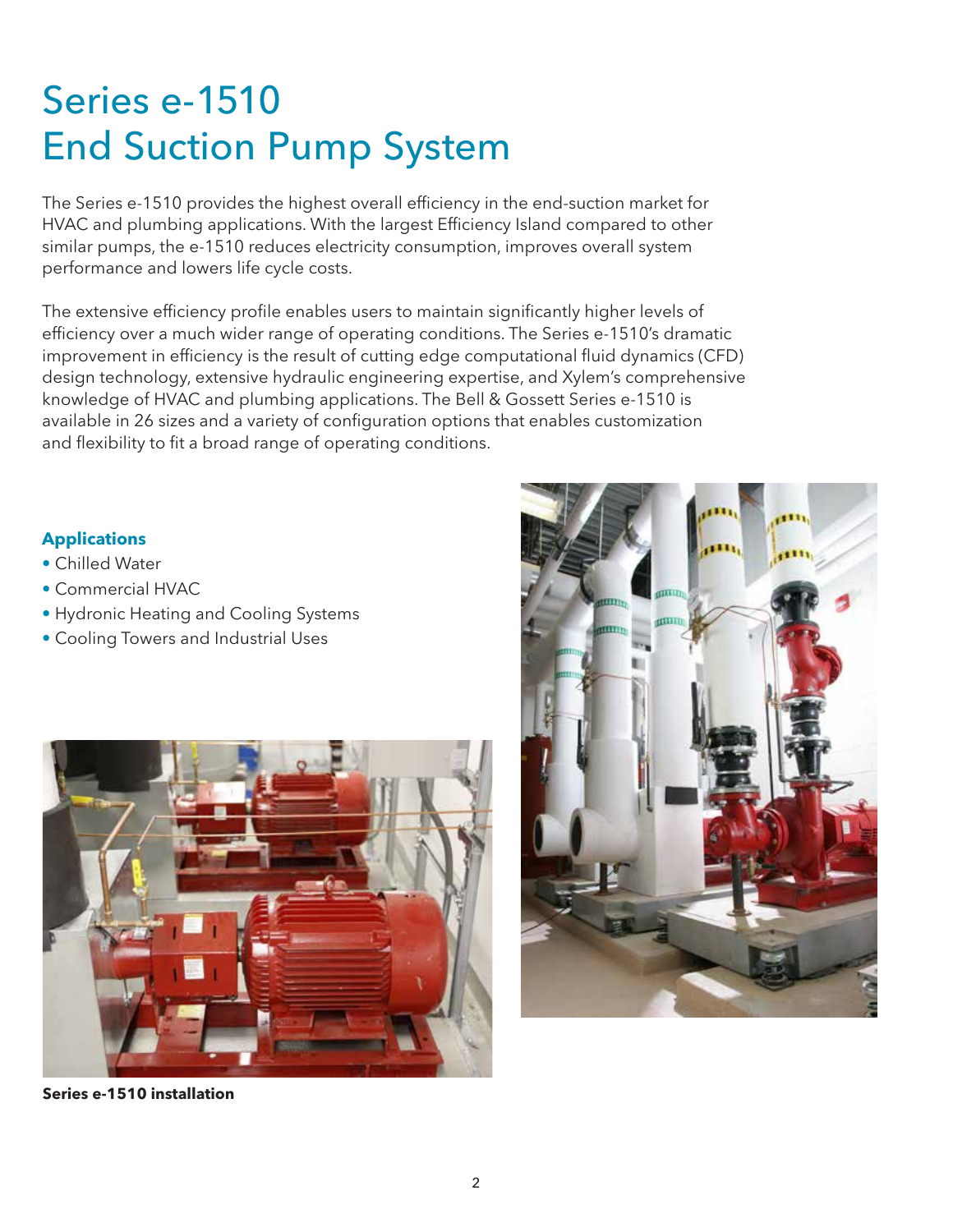### Take away these seven standard features and you'll have a pump like everyone else's.



#### **True Back Pullout**

**Stainless Steel Impellers** The e-1510's optimized hydraulic designs offer large efficiency "islands" maximizing operating efficiency over wide ranges of performance. e-1510 impellers are precision cast stainless steel providing extremely smooth surface finishes and tight dimensional tolerances to further yield higher efficiencies. Stainless

A B&G standard in design and construction. Ease in service is assured, while piping and motor remain undisturbed. Extended delays for repairs are virtually eliminated.

#### **Internally Self-Flushing Mechanical Seal**

This design is way ahead of its time. This unique seal design is proven in many years of service. It requires no special external flushing provisions, since the design provides for constant efficient flushing action internally. This standard feature ensures maximum seal face lubrication, heat dissipation and debris removal without vulnerable, external flush tubing. The internal flushing action passes two and a half to three times the flow over the seal faces — compared to a few GPM for conventional, stuffing-box designed pumps.



#### **Solid-Foot Mounted Volute**

All Series e-1510 pumps are provided as standard with an integrally cast volute foot located directly beneath the pump volute. This integrally cast foot ensures that the alignment between the volute and motor assembly is maintained. Without solid

support beneath the volute, the piping weight alone will cause distortion which can lead to premature failure of the bearings, shaft and mechanical seal. This feature is equally important on hot water applications. The Series e-1510 volute foot provides a solid foundation and eliminates the deflections which would otherwise exist within an unsupported overhung volute during the normal thermal expansion of the system piping against the volute.



#### **Center Drop-Out Spacer Coupling**

Unlike conventional jaw type or rigid style couplings, a center drop-out spacer coupling allows removal of the bearing frame and

rotating element without disturbing the pump end pipe alignment or motor electrical connections.



#### **OSHA-Compliant Coupling Guard**

The coupler guard complies with OSHA 1910.219. The guard offers increased protection against potential injuries and is standard on

all e-1510 pumps. The guards include slotted viewing windows for easy inspection.



steel impellers are also more resilient than bronze impellers, providing owners with longer lasting maximum efficiency levels and applications over

a wider range of fluids.

#### **Heavy Duty, Rugged Baseplate**

The Bell & Gossett fabricated heavy duty baseplate is supplied as standard on every Series e-1510 pump. Unlike rolled steel and "C" channel baseplates, the Series e-1510 baseplate provides a heavy duty saddle assembly, full seam welds, closed baseplate ends and an open top to provide ease of access for proper equipment grouting.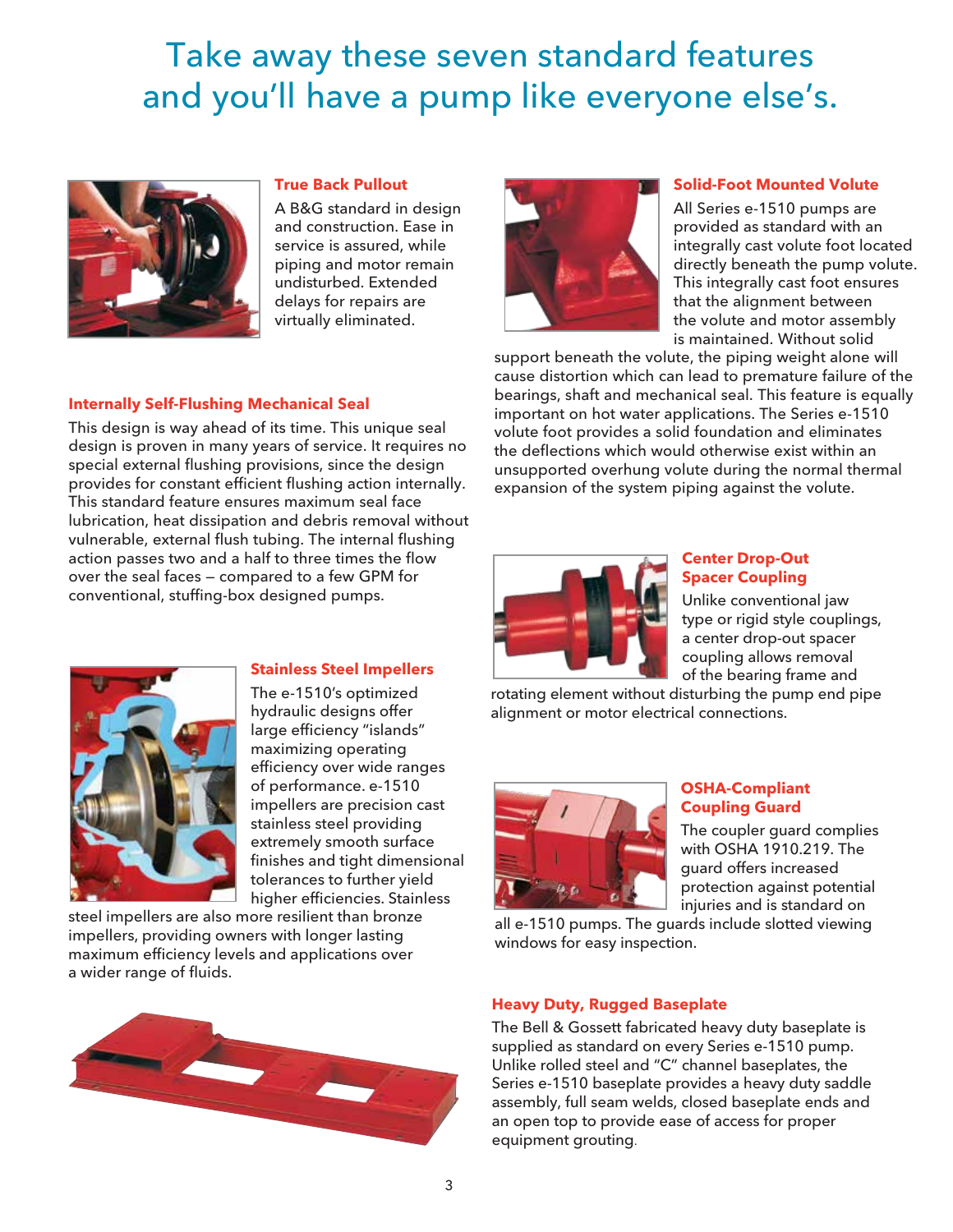### Materials of Construction



#### **Standard Configuration**

| <b>Description</b>      | <b>SM, LG, &amp; XL Bearing Frames</b>       | <b>ES Bearing Frame</b>                              |
|-------------------------|----------------------------------------------|------------------------------------------------------|
| Shaft                   | <b>ASTM 108 Grade 1144</b>                   | <b>ASTM 108 Grade 1144</b>                           |
| 2 Volute                | Cast Iron ASTM A48 Class 30B or Ductile Iron | Cast Iron ASTM A48 Class 30B                         |
| 3 Impeller              | ASTM A743 Grade CF8 - 304 Stainless Steel    | ASTM A743 Grade CF8 - 304<br><b>Stainless Steel</b>  |
| 4 Shaft Sleeve          | ASTM 312 Grade TP304 - 304 Stainless Steel   | ASTM 312 Grade TP304 - 304<br><b>Stainless Steel</b> |
| 5<br>Impeller Key       | #304 Stainless Steel                         | <b>NA</b>                                            |
| Impeller Washer<br>6    | Steel                                        | <b>NA</b>                                            |
| Impeller Lock Washer    | #304 Stainless Steel (18-8 XL FRM)           | NA.                                                  |
| Impeller Cap Screw<br>8 | #304 Stainless Steel                         | <b>NA</b>                                            |
| 8 Impeller Nut          | <b>NA</b>                                    | 316 Stainless Steel                                  |
| 9 Volute Gasket         | Cellulose Fiber                              | Cellulose Fiber                                      |
| 10 Seal Assembly        | Reference Seal Data Tables                   | Reference Seal Data Tables                           |

#### **Pump Options**

- Stainless Steel Volute Wear Ring
- Galvanized Steel Drip Pan
- Stainless Steel Shaft
- Rexnord Omega Spacer Coupling
- Falk T31 Spacer Coupling
- External Flush Line
- Stuffing Box Configuration
- Epoxy Coated Internal Cast Iron Components
- Special Impeller Balancing (ISO 1940 G2.5 or G1.0)
- Certified Performance Tests (Per HI Standard 14.6)
- 250 PSI Working Pressure
- ITSC or IT Control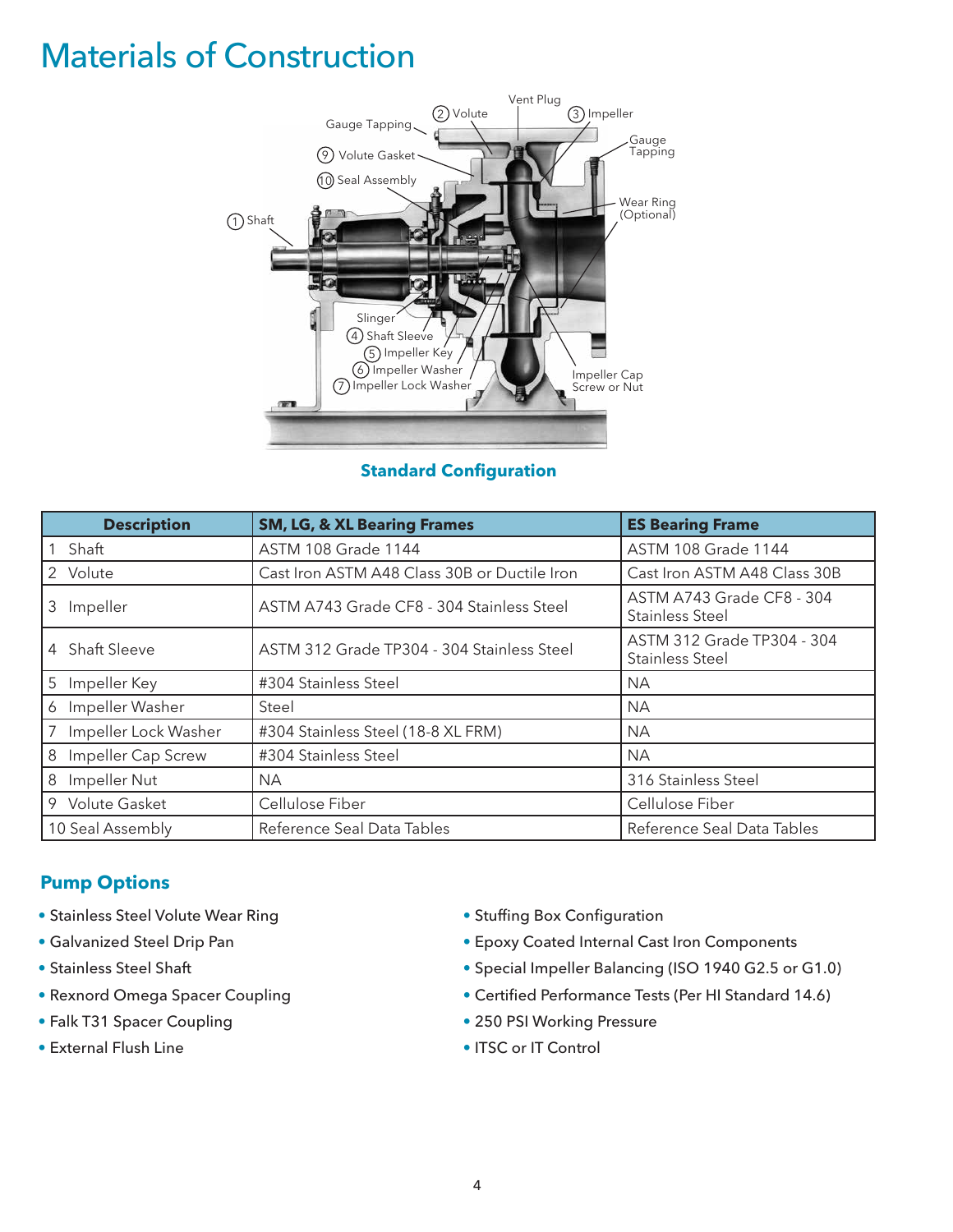### Seal Assemblies

### Standard Mechanical Configuration

| <b>Standard Mechanical Seal</b> | <b>SM, LG, &amp; XL Bearing Frames</b> | <b>ES Bearing Frame</b> |
|---------------------------------|----------------------------------------|-------------------------|
| Temperature Range               | -20 to 225°F                           | -20 to 225°F            |
| Maximum Pressure                | 175 PSI                                | 175 PSI                 |
| pH Limitations                  | $7.0 - 9.0$                            | $7.0 - 9.0$             |
| Elastomer                       | Buna                                   | <b>Buna</b>             |
| Rotating Face                   | Carbon                                 | Carbon                  |
| <b>Stationary Face</b>          | Ceramic                                | Silicon Carbide         |
| Hardware                        | <b>Stainless Steel / Brass</b>         | <b>Stainless Steel</b>  |

| <b>Mechanical Seal Options</b> | <b>SM, LG, &amp; XL Bearing Frames</b> |                                    |                                    |
|--------------------------------|----------------------------------------|------------------------------------|------------------------------------|
| Temperature Range              | -20 to 250°F                           | -10 to 225°F                       | -20 to 250°F                       |
| Maximum Pressure               | <b>175 PSI</b>                         | 175 PSI                            | 175 PSI                            |
| pH Limitations                 | $7.0 - 11.0$                           | $7.0 - 9.0$                        | $7.0 - 12.5$                       |
| Elastomer                      | EPR (Ethylene Propylene<br>Rubber)     | FKM (Viton™ or<br>Fluoroelastomer) | EPR (Ethylene Propylene<br>Rubber) |
| <b>Rotating Face</b>           | Carbon                                 | Carbon                             | Silicon Carbide                    |
| <b>Stationary Face</b>         | Tungsten Carbide                       | Ceramic                            | Silicon Carbide                    |
| Hardware                       | <b>Stainless Steel / Brass</b>         | <b>Stainless Steel</b>             | <b>Stainless Steel</b>             |

| <b>Mechanical Seal Options</b> | <b>ES Bearing Frame</b>            |                                    |                                    |
|--------------------------------|------------------------------------|------------------------------------|------------------------------------|
| Temperature Range              | -20 to 250°F                       | -10 to 225°F                       | -20 to 250°F                       |
| Maximum Pressure               | 175 PSI                            | 175 PSI                            | 175 PSI                            |
| pH Limitations                 | $7.0 - 11.0$                       | $7.0 - 9.0$                        | $7.0 - 12.5$                       |
| Elastomer                      | EPR (Ethylene Propylene<br>Rubber) | FKM (Viton™ or<br>Fluoroelastomer) | EPR (Ethylene Propylene<br>Rubber) |
| <b>Rotating Face</b>           | Silicon Carbide                    | Carbon                             | Silicon Carbide                    |
| <b>Stationary Face</b>         | Tungsten Carbide                   | Silicon Carbide                    | Silicon Carbide                    |
| Hardware                       | <b>Stainless Steel / Brass</b>     | <b>Stainless Steel</b>             | <b>Stainless Steel</b>             |

### Stuffing Box Configuration

| <b>Mechanical Seal</b> | <b>SM, LG, &amp; XL Bearing Frames</b> |
|------------------------|----------------------------------------|
| Temperature Range      | -20 to 250°F*                          |
| Maximum Pressure       | 175 PSI (Optional 250 PSI)             |
| pH Limitations         | $7.0 - 11.0$                           |
| Elastomer              | EPR (Ethylene Propylene Rubber)        |
| Rotating Face          | Tungsten Carbide                       |
| <b>Stationary Face</b> | Carbon                                 |
| Hardware               | <b>Stainless Steel</b>                 |

\* For operating temperatures above 250°F a cooled flush is required and is recommended for temperatures above 225°F for<br>optimum seal life. On closed systems cooling is accomplished by inserting a small heat exchanger in th

Flush-line Filters and Sediment Separators are available on special request.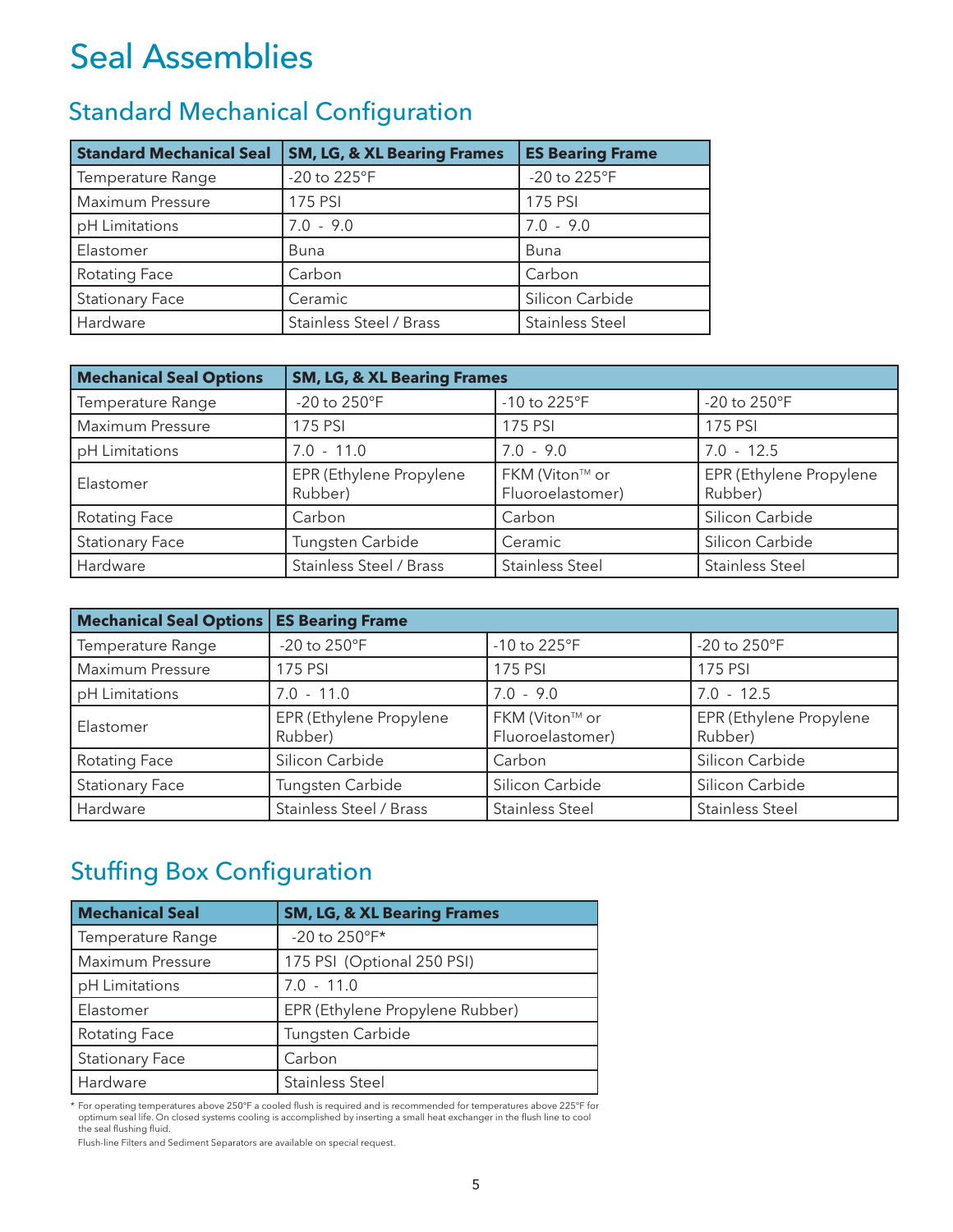### Series e-1510 Performance Curves

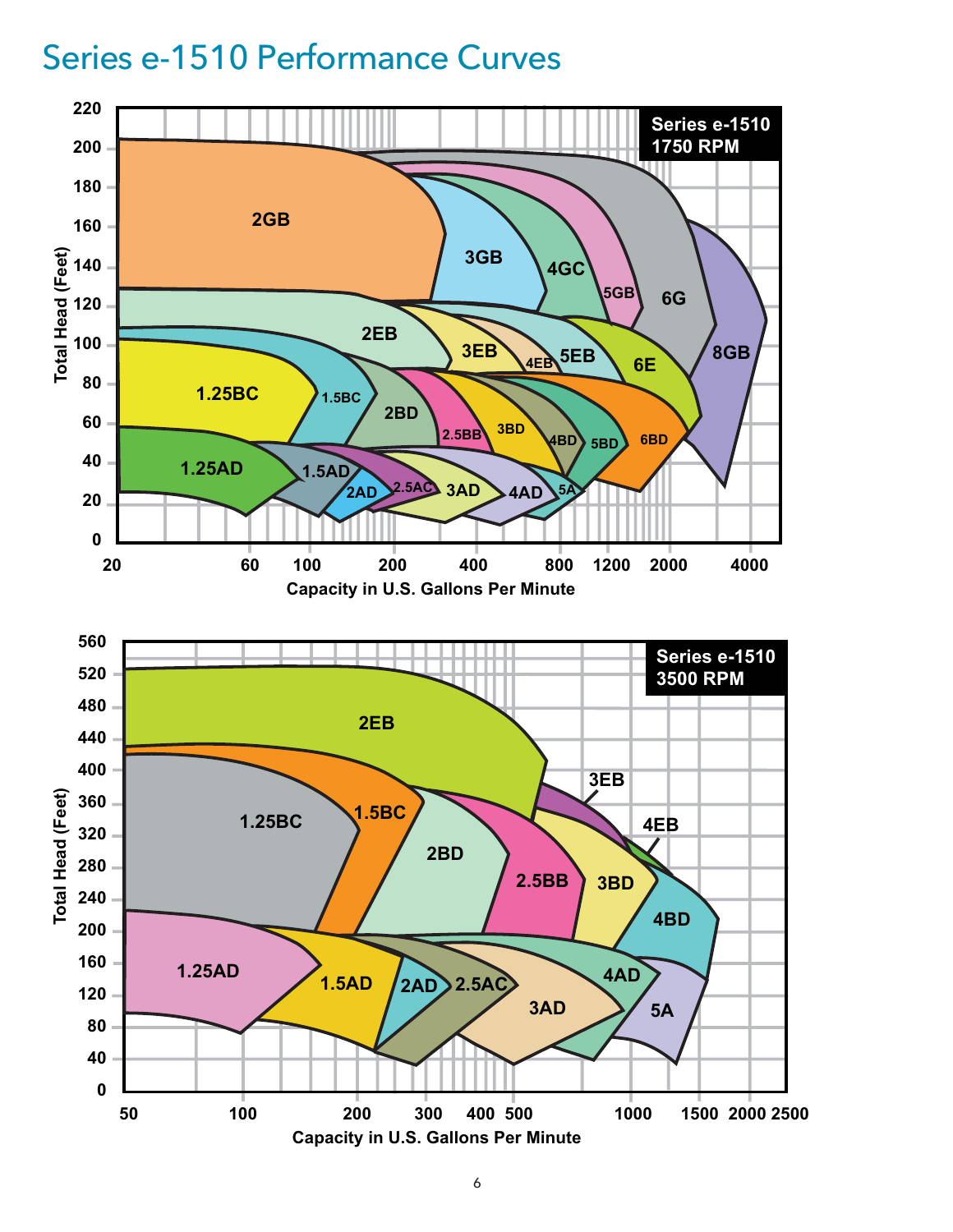## The Bell &Gossett End Suction Pump System

Consists of:

B&G Series e-1510 Pump B&G Triple Duty® Valve B&G Suction Diffuser Plus



### **Triple Duty Valve**

- Lowest Pressure Drop
- ASHRAE 90.1 Energy Efficient Design
- Three Valves in one!
	- Nonslam drip-tight check valve
	- Positive shutoff valve
	- Calibrated system balance valve
- EPDM Disc Soft Seat Design
- Repack Under Pressure
- Brass Seat & Bronze Disc
- Stainless Steel Stem
- Multi-turn Valve (8-9 turns) vs 1/4 turn range of control
- Available connections Threaded Flanged Grooved
- ESP-Systemwize Selection



#### **Suction Diffuser Plus**

- Flow Cone (patent pending) eliminates recirculation zones, directing flow toward the pump and improving flow conditioning
- Full length straightening vanes assure uniform flow pattern for pump inlet
- Large diameter orifice cylinder prevents debris from entering pump suction while maintaining low pressure drop.
- Fine mesh throwaway start-up strainer assures cleaner, more trouble free system
- Optional pressure/temperature ports permit checking of system conditions and verification of start-up strainer presence
- Eliminates the need for separate long radius elbows or reducing elbows
- Common installation dimensions compared to previous B&G designs making retrofits easy.
- Easily removable end cap with reusable o-ring
- Plug/blow down connection permits routine maintenance